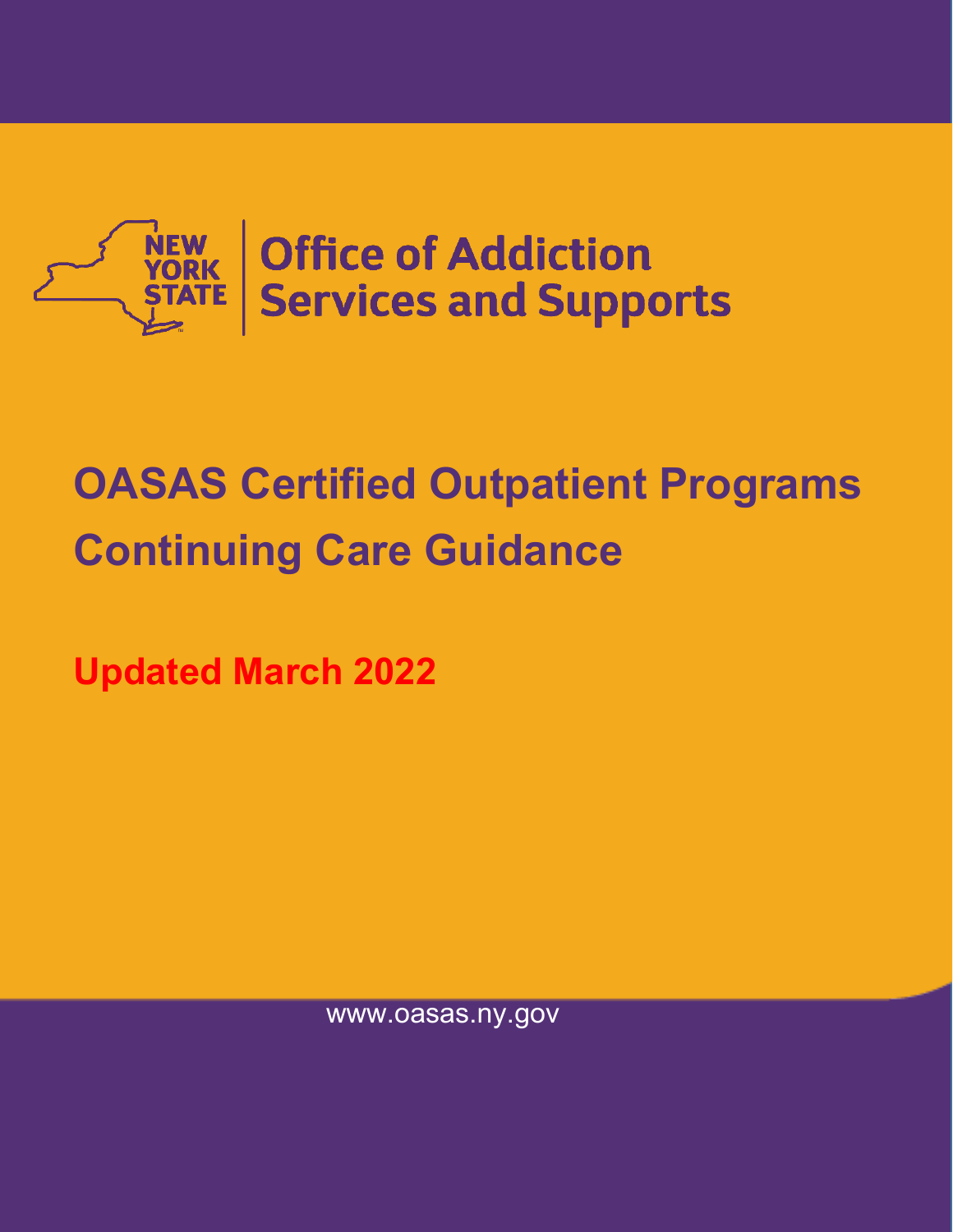## **Continuing Care Guidance**

### **Background**

NIDA defines Substance Use Disorder as a "chronic, relapsing brain disease that is characterized by compulsive drug seeking and use, despite harmful consequences". SUD treatment is generally provided as an acute care model. Individuals enter treatment at a residential, inpatient or outpatient level of care, receive care that consists of group and individual therapy, medication assisted treatment, peer counseling and where available, recovery support services such as vocational or housing supports. Once stable, the individual is discharged with a referral to mutual aid groups, mental health counseling or other community supports. OASAS has long recognized that the current pattern of acute episodes of care are in contrast to the chronic nature of addiction.

In order to allow for continuous connection to treatment over time, OASAS has included continuing care in the **[PART 822 Regulations](https://oasas.ny.gov/general-service-standards-substance-use-disorder-part-822)**. This will allow programs to discharge an individual from an outpatient episode of active care in an outpatient setting (outpatient clinic or Opioid Treatment Program) into continuing care. The person will be able to access counseling, peer services, medication assisted treatment and recovery supports following treatment for an indefinite period of time. For some, this may be for only a few months as they transition to recovery supports in the community for others it may be for many years. See below for patient examples of appropriate use of continuing care.

## **Documentation Requirements**

Individuals need to be discharged from outpatient or opioid treatment program following all of the existing requirements including a discharge plan and completion of OASAS reporting form for discharge. The OASAS PAS 48 discharge reporting form has been updated to add a referral category for continuing care. The clinician should note in the patient chart that the individual will be followed in continuing care and identify the clinical reason(s) for continuing care, for example, Patient meets **any** of the criteria below:

- Patient has completed goals of outpatient treatment episode and will be followed for ongoing medication assisted treatment.
- Patient has completed goals of outpatient treatment and needs continued support from peer and individual counselor to maintain the gains made in treatment.

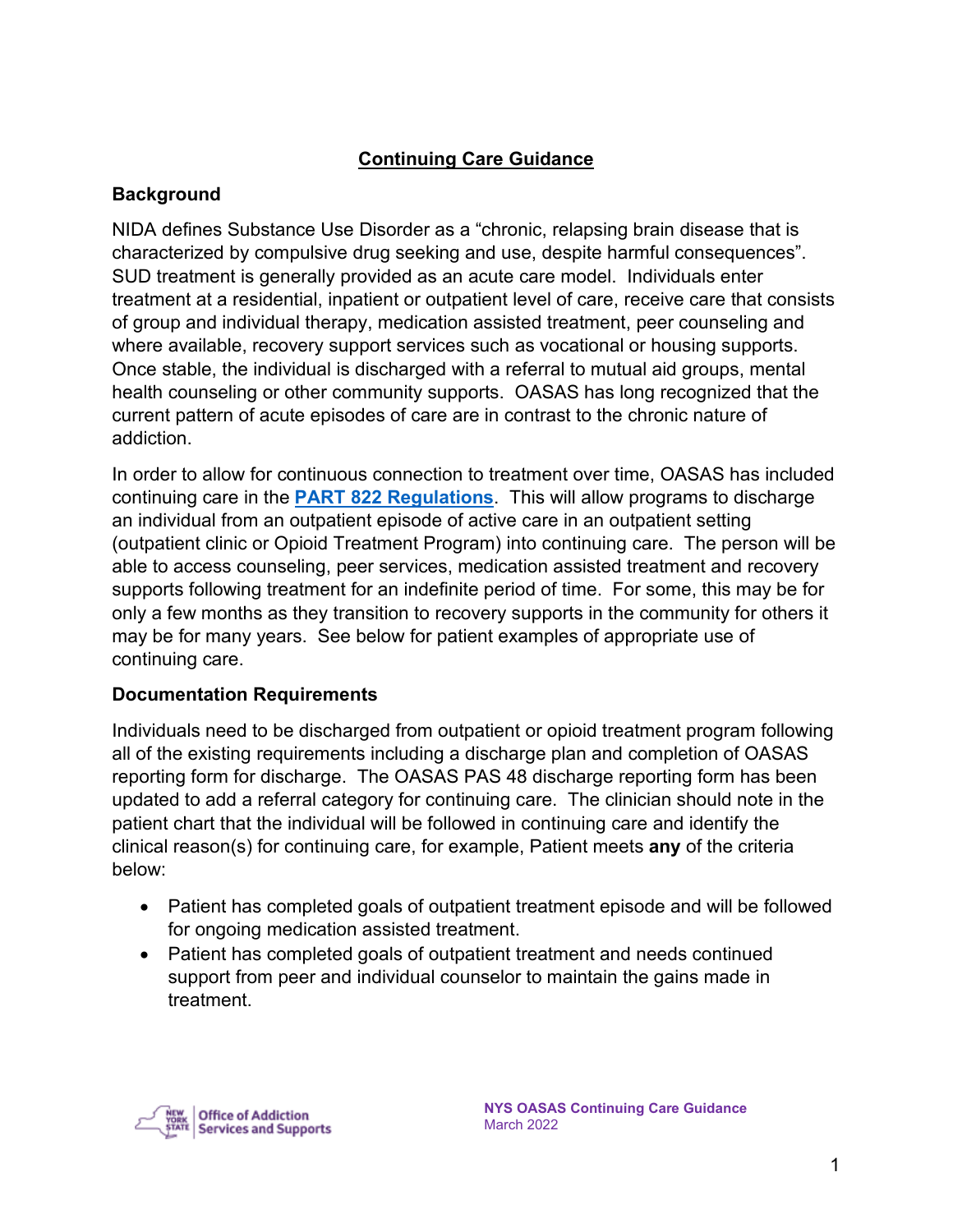- Patient has completed some goals during this episode of outpatient treatment and has attained all of the benefit of active treatment that is desired, patient will continue to employ skills learned and return as needed for additional support.
- Patient has completed this episode of SUD treatment, it is expected that the patient will benefit from ongoing check- ins with counselor (peer); especially for times when the patient is experiencing urges to return to use, has relapsed or is experiencing increased stress.
- Patient requests ongoing support from outpatient program as needed.
- Patient and counselor agree that routine check-in would be beneficial.

The individual counselor must identify the goals of continuing care and expected frequency of visits. Patients may be seen for counseling, medication and/ or peer services within the same month. The continuing care plan should be reviewed once per year and updated as needed. A note in the patient chart is sufficient to meet this requirement.

In addition to the PAS Discharge Form, Clinicians must complete a PAS 126 Continuing [Care Form](https://apps.oasas.ny.gov/portal/page/portal/OASAS_APPS/CDS_Public_Documentation/TAB38646/Tab/PAS-126_012020.pdf) *for every* Continuing Care Visit. The [PAS 126 Instructions](https://apps.oasas.ny.gov/portal/page/portal/OASAS_APPS/CDS_Public_Documentation/TAB38646/Tab/PAS-126Instructions_012020.pdf) give information on completing the form. Please note providers must log in to CDS and proceed to the application page to fill out the PAS 126 encounter form.

Programs should develop a policy and procedure on continuing care and develop and internal tracking system for keeping a current roster of individuals who are in continuing care. The policy and procedures must include a procedure for updating the roster and a method for determining when an individual will be removed from the roster. Programs will need to provide a roster of individuals in continuing care upon sire review.

#### **Services**

Programs may bill for any HCPCs or CPT code allowable through the APG methodology that is delivered per the continuing care plan. However, if an individual needs active treatment at any time during continuing care they must be admitted to active treatment. Individuals who have a change in severity or treatment needs beyond the continuing care plan should be admitted to active care. Services provided must be aligned with the identified goals of continuing care.